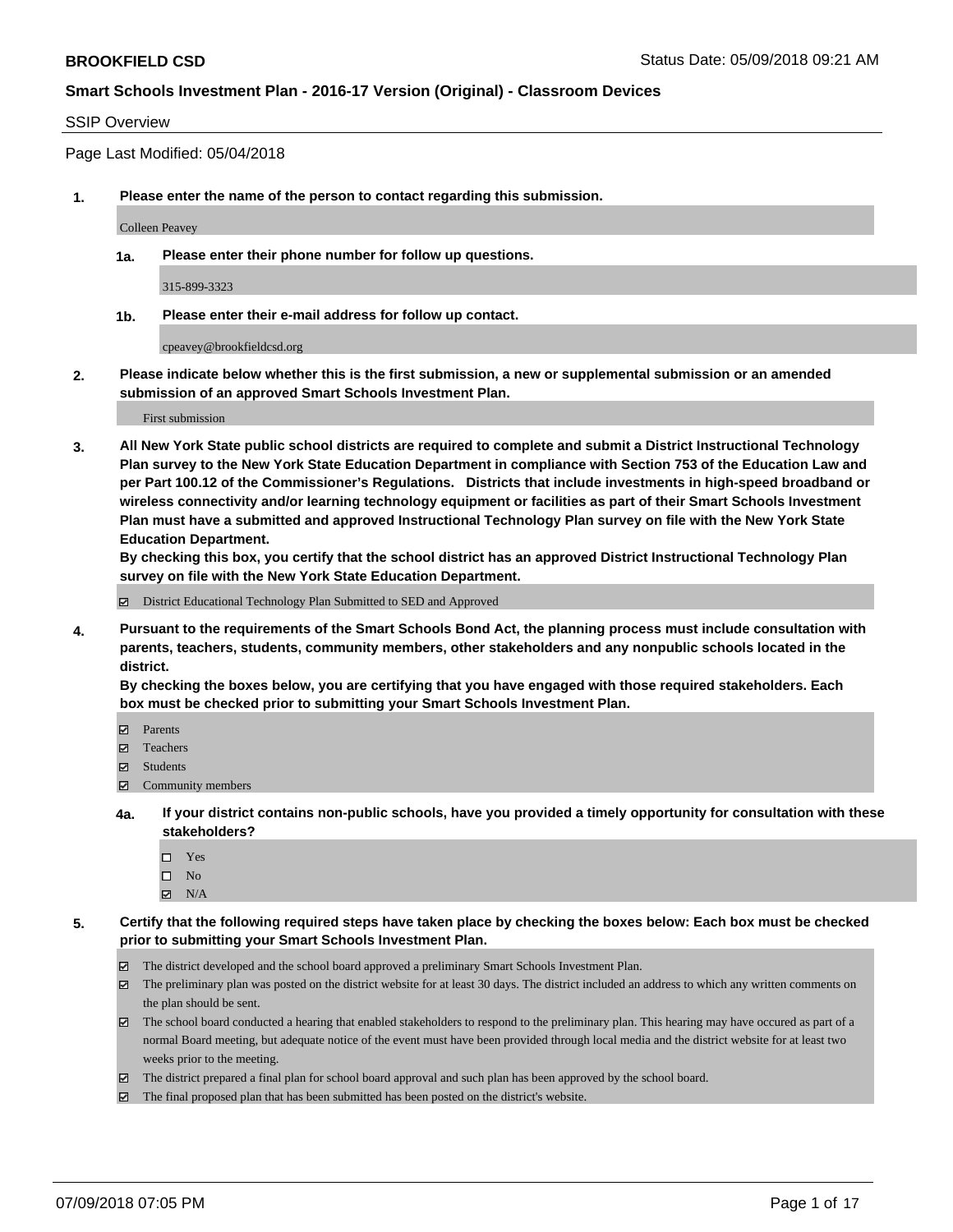SSIP Overview

Page Last Modified: 05/04/2018

**5a. Please upload the proposed Smart Schools Investment Plan (SSIP) that was posted on the district's website, along with any supporting materials. Note that this should be different than your recently submitted Educational Technology Survey. The Final SSIP, as approved by the School Board, should also be posted on the website and remain there during the course of the projects contained therein.**

Brookfield Central\_1.pptx.pdf

**5b. Enter the webpage address where the final Smart Schools Investment Plan is posted. The Plan should remain posted for the life of the included projects.**

https://www.brookfieldcsd.org/Page/414

**6. Please enter an estimate of the total number of students and staff that will benefit from this Smart Schools Investment Plan based on the cumulative projects submitted to date.**

280

**7. An LEA/School District may partner with one or more other LEA/School Districts to form a consortium to pool Smart Schools Bond Act funds for a project that meets all other Smart School Bond Act requirements. Each school district participating in the consortium will need to file an approved Smart Schools Investment Plan for the project and submit a signed Memorandum of Understanding that sets forth the details of the consortium including the roles of each respective district.**

 $\Box$  The district plans to participate in a consortium to partner with other school district(s) to implement a Smart Schools project.

**8. Please enter the name and 6-digit SED Code for each LEA/School District participating in the Consortium.**

| <b>Partner LEA/District</b> | <b>ISED BEDS Code</b> |
|-----------------------------|-----------------------|
| (No Response)               | (No Response)         |

#### **9. Please upload a signed Memorandum of Understanding with all of the participating Consortium partners.**

(No Response)

**10. Your district's Smart Schools Bond Act Allocation is:**

\$358,891

**11.** Enter the budget sub-allocations by category that you are submitting for approval at this time. If you are not budgeting SSBA funds for a category, please enter 0 (zero.) If the value entered is \$0, you will not be required to complete that survey question.

|                                       | Sub-<br>Allocations |
|---------------------------------------|---------------------|
| School Connectivity                   | $\overline{0}$      |
| Connectivity Projects for Communities | $\Omega$            |
| Classroom Technology                  | 82,510              |
| Pre-Kindergarten Classrooms           | $\mathbf 0$         |
| Replace Transportable Classrooms      | $\mathbf 0$         |
| High-Tech Security Features           | $\overline{0}$      |
| Totals:                               | 82,510              |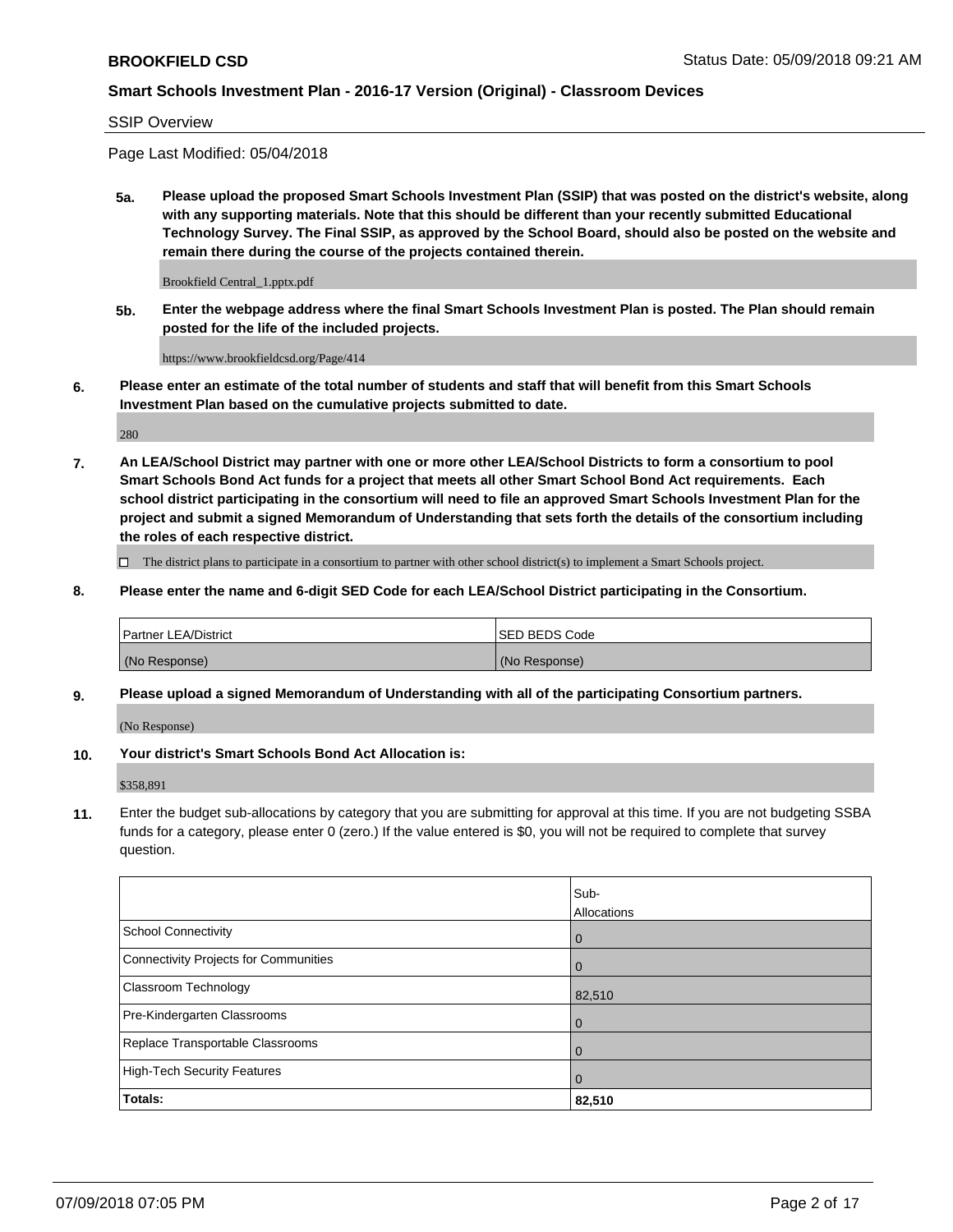#### School Connectivity

Page Last Modified: 02/16/2018

- **1. In order for students and faculty to receive the maximum benefit from the technology made available under the Smart Schools Bond Act, their school buildings must possess sufficient connectivity infrastructure to ensure that devices can be used during the school day. Smart Schools Investment Plans must demonstrate that:**
	- **• sufficient infrastructure that meets the Federal Communications Commission's 100 Mbps per 1,000 students standard currently exists in the buildings where new devices will be deployed, or**
	- **• is a planned use of a portion of Smart Schools Bond Act funds, or**
	- **• is under development through another funding source.**

**Smart Schools Bond Act funds used for technology infrastructure or classroom technology investments must increase the number of school buildings that meet or exceed the minimum speed standard of 100 Mbps per 1,000 students and staff within 12 months. This standard may be met on either a contracted 24/7 firm service or a "burstable" capability. If the standard is met under the burstable criteria, it must be:**

**1. Specifically codified in a service contract with a provider, and**

**2. Guaranteed to be available to all students and devices as needed, particularly during periods of high demand, such as computer-based testing (CBT) periods.**

**Please describe how your district already meets or is planning to meet this standard within 12 months of plan submission.**

(No Response)

- **1a. If a district believes that it will be impossible to meet this standard within 12 months, it may apply for a waiver of this requirement, as described on the Smart Schools website. The waiver must be filed and approved by SED prior to submitting this survey.**
	- By checking this box, you are certifying that the school district has an approved waiver of this requirement on file with the New York State Education Department.
- **2.** Connectivity Speed Calculator **(Required)**

|                         | l Number of<br><b>Students</b> | Multiply by<br>100 Kbps | Divide by 1000 Current Speed<br>to Convert to<br>Required<br>l Speed in Mb | lin Mb           | Expected<br>Speed to be<br>Attained Within Required<br>12 Months | <b>Expected Date</b><br><b>When</b><br>Speed Will be<br>l Met |
|-------------------------|--------------------------------|-------------------------|----------------------------------------------------------------------------|------------------|------------------------------------------------------------------|---------------------------------------------------------------|
| <b>Calculated Speed</b> | (No<br>Response)               | (No Response)           | (No<br>Response)                                                           | (No<br>Response) | (No<br>Response)                                                 | l (No<br>Response)                                            |

**3. Describe how you intend to use Smart Schools Bond Act funds for high-speed broadband and/or wireless connectivity projects in school buildings.**

(No Response)

**4. Describe the linkage between the district's District Instructional Technology Plan and the proposed projects. (There should be a link between your response to this question and your response to Question 1 in Part E. Curriculum and Instruction "What are the district's plans to use digital connectivity and technology to improve teaching and learning?)**

(No Response)

**5. If the district wishes to have students and staff access the Internet from wireless devices within the school building, or in close proximity to it, it must first ensure that it has a robust Wi-Fi network in place that has sufficient bandwidth to meet user demand.**

**Please describe how you have quantified this demand and how you plan to meet this demand.**

(No Response)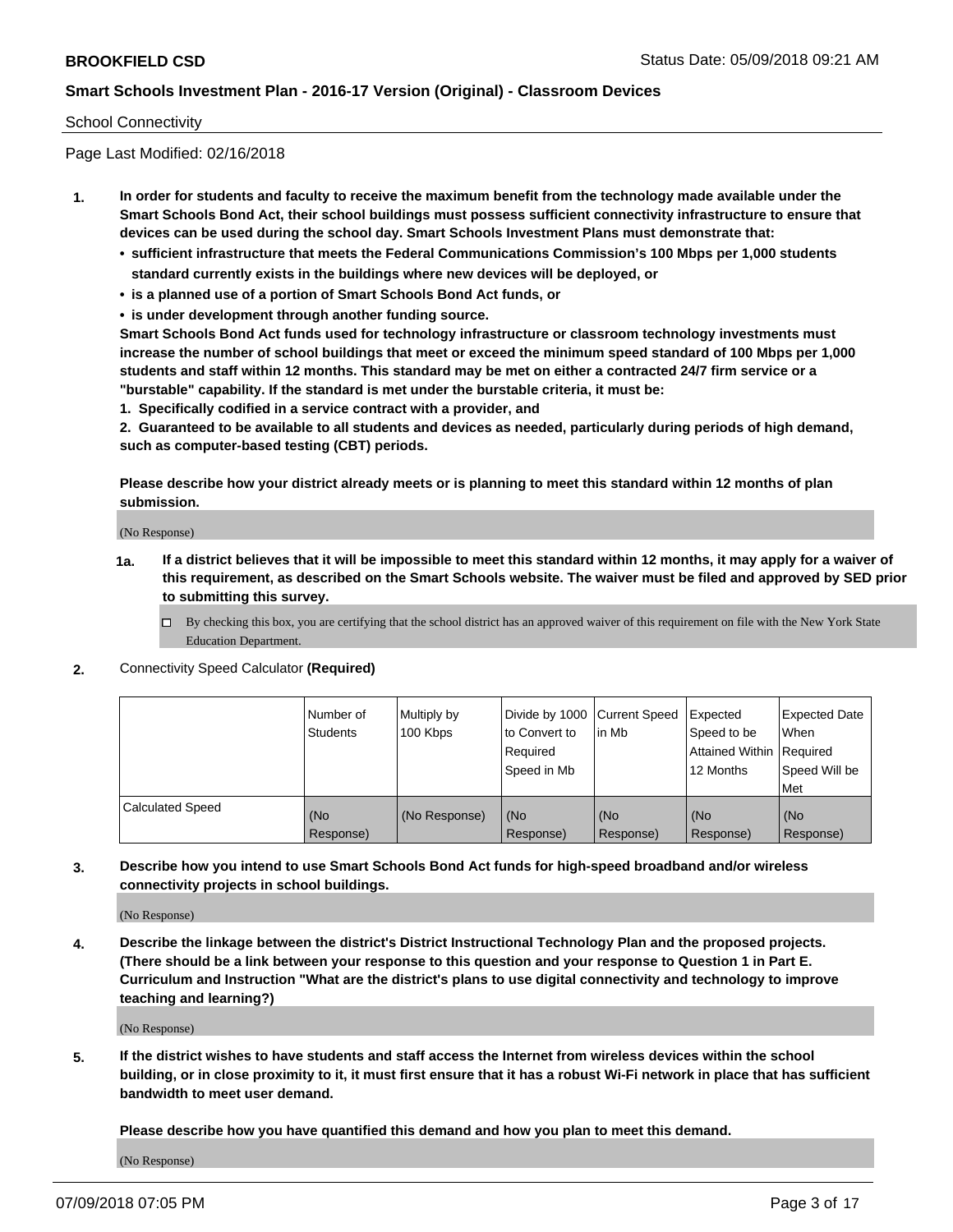#### School Connectivity

Page Last Modified: 02/16/2018

**6. As indicated on Page 5 of the guidance, the Office of Facilities Planning will have to conduct a preliminary review of all capital projects, including connectivity projects.**

**Please indicate on a separate row each project number given to you by the Office of Facilities Planning.**

| Project Number |  |
|----------------|--|
| (No Response)  |  |

**7. Certain high-tech security and connectivity infrastructure projects may be eligible for an expedited review process as determined by the Office of Facilities Planning.**

#### **Was your project deemed eligible for streamlined review?**

(No Response)

#### **8. Include the name and license number of the architect or engineer of record.**

| Name          | License Number |
|---------------|----------------|
| (No Response) | (No Response)  |

**9.** If you are submitting an allocation for **School Connectivity** complete this table.

**Note that the calculated Total at the bottom of the table must equal the Total allocation for this category that you entered in the SSIP Overview overall budget.** 

|                                            | Sub-          |
|--------------------------------------------|---------------|
|                                            | Allocation    |
| Network/Access Costs                       | (No Response) |
| Outside Plant Costs                        | (No Response) |
| School Internal Connections and Components | (No Response) |
| Professional Services                      | (No Response) |
| Testing                                    | (No Response) |
| <b>Other Upfront Costs</b>                 | (No Response) |
| <b>Other Costs</b>                         | (No Response) |
| Totals:                                    | 0             |

**10. Please detail the type, quantity, per unit cost and total cost of the eligible items under each sub-category. This is especially important for any expenditures listed under the "Other" category. All expenditures must be eligible for tax-exempt financing to be reimbursed through the SSBA. Sufficient detail must be provided so that we can verify this is the case. If you have any questions, please contact us directly through smartschools@nysed.gov. NOTE: Wireless Access Points should be included in this category, not under Classroom Educational Technology, except those that will be loaned/purchased for nonpublic schools.**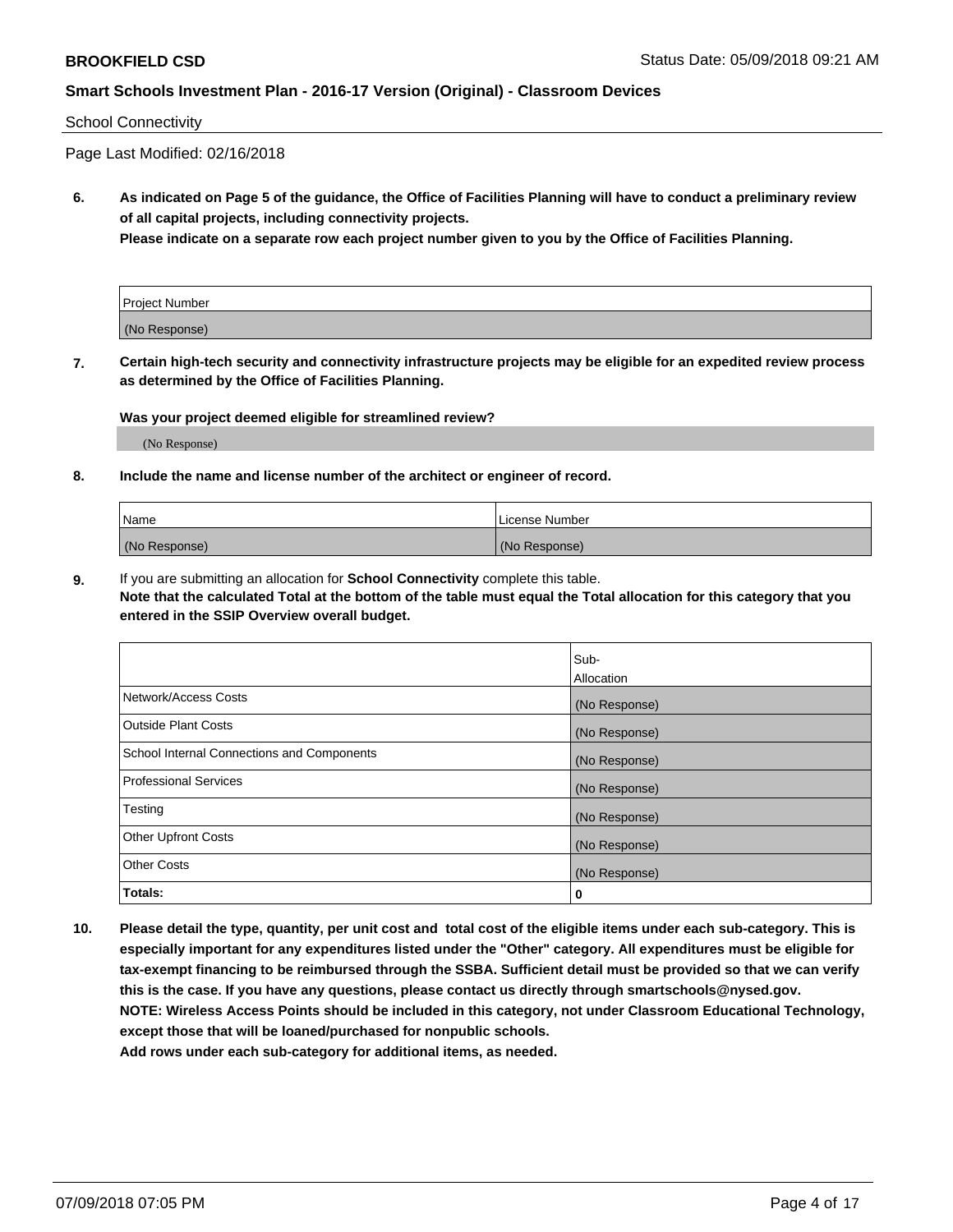School Connectivity

Page Last Modified: 02/16/2018

| Select the allowable expenditure | Item to be purchased | Quantity      | Cost per Item | <b>Total Cost</b> |
|----------------------------------|----------------------|---------------|---------------|-------------------|
| type.                            |                      |               |               |                   |
| Repeat to add another item under |                      |               |               |                   |
| each type.                       |                      |               |               |                   |
| (No Response)                    | (No Response)        | (No Response) | (No Response) | (No Response)     |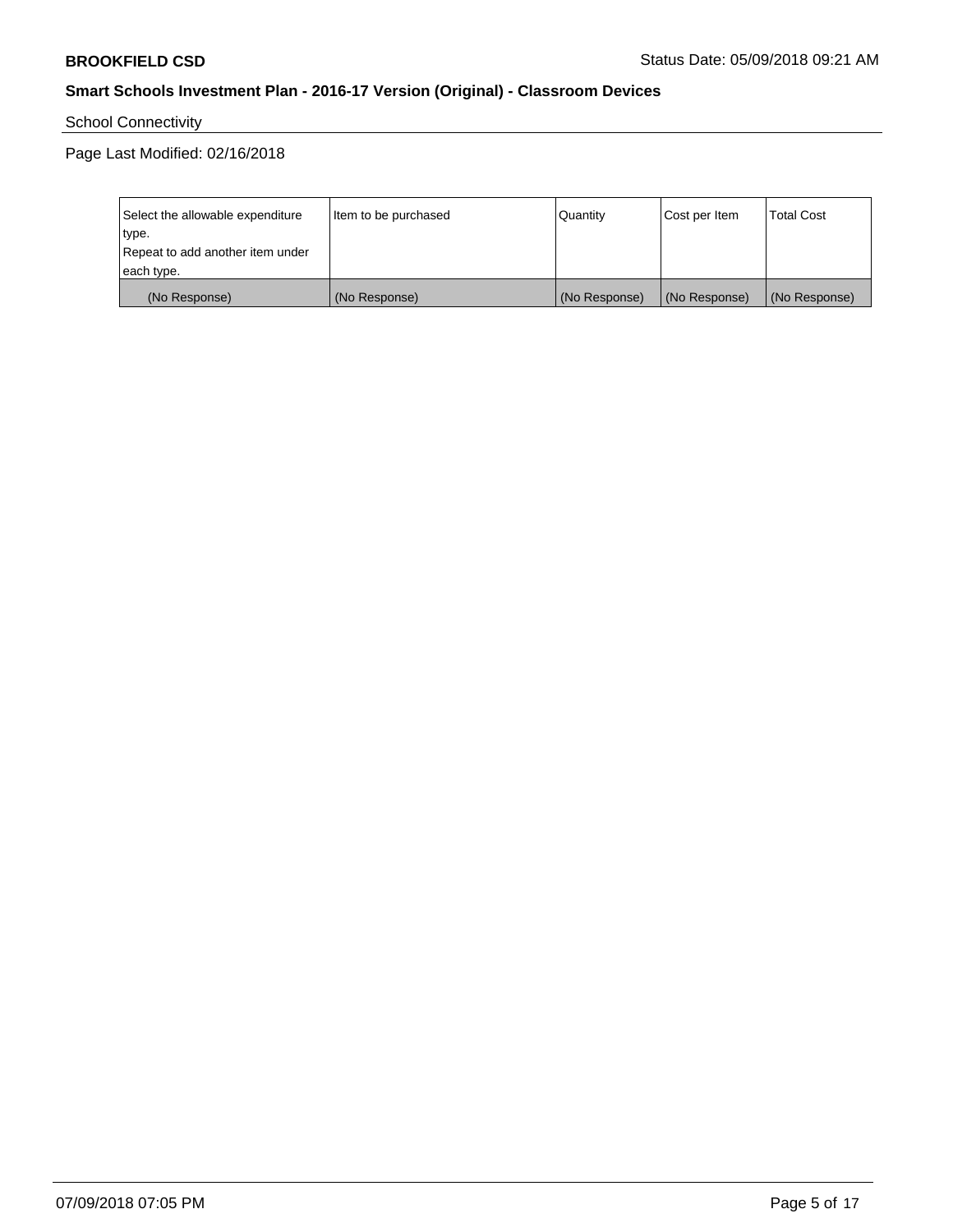Community Connectivity (Broadband and Wireless)

Page Last Modified: 02/16/2018

**1. Describe how you intend to use Smart Schools Bond Act funds for high-speed broadband and/or wireless connectivity projects in the community.**

(No Response)

**2. Please describe how the proposed project(s) will promote student achievement and increase student and/or staff access to the Internet in a manner that enhances student learning and/or instruction outside of the school day and/or school building.**

(No Response)

**3. Community connectivity projects must comply with all the necessary local building codes and regulations (building and related permits are not required prior to plan submission).**

 $\Box$  I certify that we will comply with all the necessary local building codes and regulations.

**4. Please describe the physical location of the proposed investment.**

(No Response)

**5. Please provide the initial list of partners participating in the Community Connectivity Broadband Project, along with their Federal Tax Identification (Employer Identification) number.**

| <b>Project Partners</b> | l Federal ID # |
|-------------------------|----------------|
| (No Response)           | (No Response)  |

**6.** If you are submitting an allocation for **Community Connectivity**, complete this table. **Note that the calculated Total at the bottom of the table must equal the Total allocation for this category that you entered in the SSIP Overview overall budget.**

|                                    | Sub-Allocation |
|------------------------------------|----------------|
| Network/Access Costs               | (No Response)  |
| Outside Plant Costs                | (No Response)  |
| <b>Tower Costs</b>                 | (No Response)  |
| <b>Customer Premises Equipment</b> | (No Response)  |
| Professional Services              | (No Response)  |
| Testing                            | (No Response)  |
| <b>Other Upfront Costs</b>         | (No Response)  |
| <b>Other Costs</b>                 | (No Response)  |
| Totals:                            | 0              |

**7. Please detail the type, quantity, per unit cost and total cost of the eligible items under each sub-category. This is especially important for any expenditures listed under the "Other" category. All expenditures must be capital-bond eligible to be reimbursed through the SSBA. If you have any questions, please contact us directly through smartschools@nysed.gov.**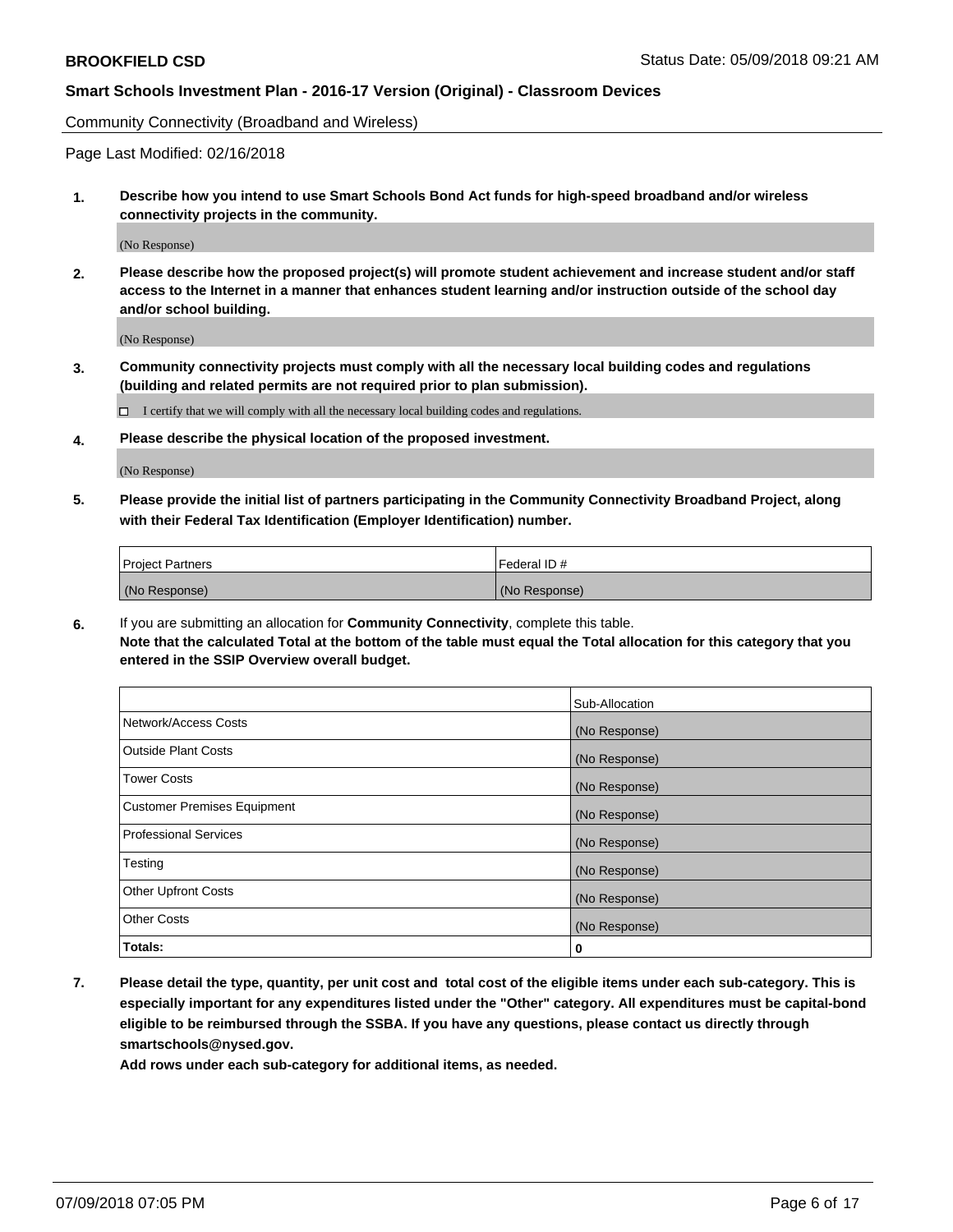Community Connectivity (Broadband and Wireless)

Page Last Modified: 02/16/2018

| Select the allowable expenditure<br>type.<br>Repeat to add another item under | Item to be purchased | Quantity      | Cost per Item | <b>Total Cost</b> |
|-------------------------------------------------------------------------------|----------------------|---------------|---------------|-------------------|
| each type.                                                                    |                      |               |               |                   |
| (No Response)                                                                 | (No Response)        | (No Response) | (No Response) | (No Response)     |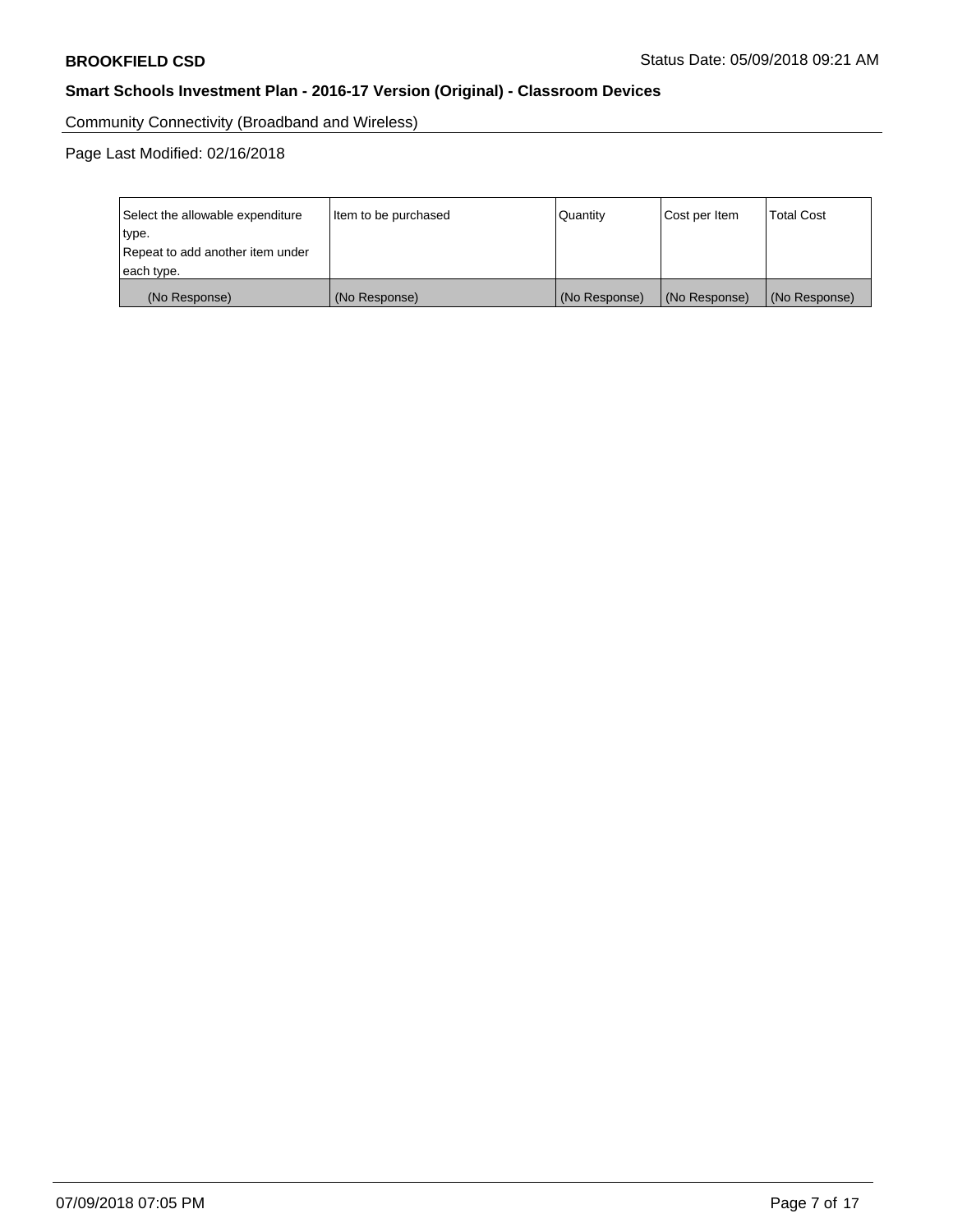### Classroom Learning Technology

Page Last Modified: 05/04/2018

**1. In order for students and faculty to receive the maximum benefit from the technology made available under the Smart Schools Bond Act, their school buildings must possess sufficient connectivity infrastructure to ensure that devices can be used during the school day. Smart Schools Investment Plans must demonstrate that sufficient infrastructure that meets the Federal Communications Commission's 100 Mbps per 1,000 students standard currently exists in the buildings where new devices will be deployed, or is a planned use of a portion of Smart Schools Bond Act funds, or is under development through another funding source.**

**Smart Schools Bond Act funds used for technology infrastructure or classroom technology investments must increase the number of school buildings that meet or exceed the minimum speed standard of 100 Mbps per 1,000 students and staff within 12 months. This standard may be met on either a contracted 24/7 firm service or a "burstable" capability. If the standard is met under the burstable criteria, it must be:**

**1. Specifically codified in a service contract with a provider, and**

**2. Guaranteed to be available to all students and devices as needed, particularly during periods of high demand, such as computer-based testing (CBT) periods.**

**Please describe how your district already meets or is planning to meet this standard within 12 months of plan submission.**

Brookfield Central School subscribes to Oneida Herkimer BOCES for their broadband service. They currently have gigabit fiber which exceeds the standard.

- **1a. If a district believes that it will be impossible to meet this standard within 12 months, it may apply for a waiver of this requirement, as described on the Smart Schools website. The waiver must be filed and approved by SED prior to submitting this survey.**
	- By checking this box, you are certifying that the school district has an approved waiver of this requirement on file with the New York State Education Department.
- **2.** Connectivity Speed Calculator **(Required)**

|                         | Number of<br><b>Students</b> | Multiply by<br>100 Kbps | Divide by 1000 Current Speed<br>to Convert to<br>l Reauired<br>Speed in Mb | lin Mb | Expected<br>Speed to be<br>Attained Within   Required<br>12 Months | Expected Date<br>When<br>Speed Will be<br>Met |
|-------------------------|------------------------------|-------------------------|----------------------------------------------------------------------------|--------|--------------------------------------------------------------------|-----------------------------------------------|
| <b>Calculated Speed</b> | 225                          | 22,500                  | 22.5                                                                       | 1000   | 1000                                                               | <b>Currently Met</b>                          |

### **3. If the district wishes to have students and staff access the Internet from wireless devices within the school building, or in close proximity to it, it must first ensure that it has a robust Wi-Fi network in place that has sufficient bandwidth to meet user demand.**

**Please describe how you have quantified this demand and how you plan to meet this demand.**

The devices being requested here are part of a comprehensive plan by Brookfield Central to establish a one-to-one environment in the district. Over the last 18 months the district has upgraded all of the infrastructure in the district to support this plan. Using Federal Erate Category 2 funds, the district has installed saturation wi-fi coverage in the district. All classrooms and public spaces that might be used for testing or large group instruction were wired with Category 6A cable, supplied with new access points and attached to new POE switches that will provide up to 10 gigabit capacity as the demand continues to grow.

Brookfield subscribes to broadband services through Oneida-Herkimer-Madison BOCES and has 1 gigabit throughput to the outside world.

**4. All New York State public school districts are required to complete and submit an Instructional Technology Plan survey to the New York State Education Department in compliance with Section 753 of the Education Law and per Part 100.12 of the Commissioner's Regulations.**

**Districts that include educational technology purchases as part of their Smart Schools Investment Plan must have a submitted and approved Instructional Technology Plan survey on file with the New York State Education Department.**

By checking this box, you are certifying that the school district has an approved Instructional Technology Plan survey on file with the New York State Education Department.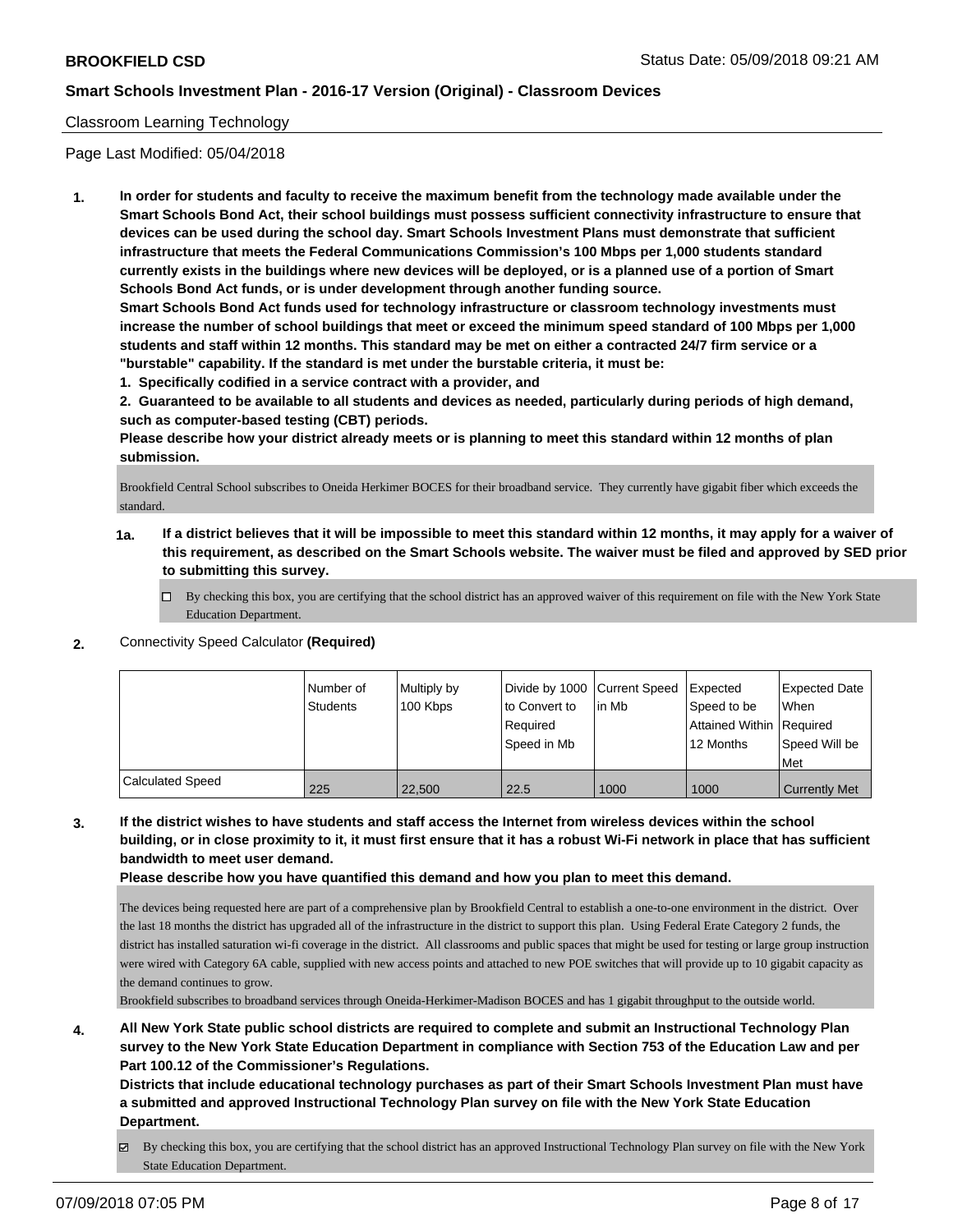#### Classroom Learning Technology

Page Last Modified: 05/04/2018

**5. Describe the devices you intend to purchase and their compatibility with existing or planned platforms or systems. Specifically address the adequacy of each facility's electrical, HVAC and other infrastructure necessary to install and support the operation of the planned technology.**

The primary goal of this application, and the culminating step of a multiyear project for the Brookfield Central district is to get technology into the hands of the teachers and students. The opportunities to change the learning environment from passive learners to inquiry based participatory learners is immense.

Included in this project are 115 11in chromebooks with Chrome Management & work-in cases. 21 Lumen 125 Lady Bug document cameras. 30 windows based laptops for the teacher's use. 20 windows based desktop computers with 22 inch monitors.

The desktop and laptop computers have the capacity to operate in either the Windows environment or through the Google Classroom platform making all three devices able to work seamlessly in the classroom. While the district does not expect these devices to create any significant increase in the demand either for electricity or air conditioning, the district has just completed a Capital project that addressed any needs for these services in every learning space in the district.

- **6. Describe how the proposed technology purchases will:**
	- **> enhance differentiated instruction;**
	- **> expand student learning inside and outside the classroom;**
	- **> benefit students with disabilities and English language learners; and**
	- **> contribute to the reduction of other learning gaps that have been identified within the district.**

**The expectation is that districts will place a priority on addressing the needs of students who struggle to succeed in a rigorous curriculum. Responses in this section should specifically address this concern and align with the district's Instructional Technology Plan (in particular Question 2 of E. Curriculum and Instruction: "Does the district's instructional technology plan address the needs of students with disabilities to ensure equitable access to instruction, materials and assessments?" and Question 3 of the same section: "Does the district's instructional technology plan address the provision of assistive technology specifically for students with disabilities to ensure access to and participation in the general curriculum?"**

The Brookfield plan has been drafted to support all student learning including those with learning disabilities. The one-to-one plan will be totally inclusive providing devices to all students.

The devices were chosen to use the Google platform. For those students with visual, mobility, fine motor skills or audio limitations the Google platform offers both text to speech and speech to text capabilities. The use of the Google platform also reduces the wall between classroom and students homes as the product is platform agnostic. Students with disabilities can access their tools and work at school and at home no matter what piece of hardware they are using. Apple, Windows 7 and Chrome devices all access the same way.

Brookfield Central School currently has no ELL students in their enrollment of 225. If they did, those students could easily translate any resources on their devices to their native language or from their native language to English. This will reduce the barriers to assimilation and open up regular education curriculum to those ELL students without the challenges of finding a translator or a text in their native tounge.

**7. Where appropriate, describe how the proposed technology purchases will enhance ongoing communication with parents and other stakeholders and help the district facilitate technology-based regional partnerships, including distance learning and other efforts.**

Brookfield Central currently uses SchoolTool as a student management system. This system provides a parent portal system providing real time access to attendance, grade reporting, homework assignments, and discipline reporting.

All of the desktops, laptops, and chrome books requested in this application provide a camera for the user allowing each and every user to establish distance learning relationships both as individual users or a large groups.

Every classroom at Brookfield is also equipped with a multimedia projector. Either shared through software such as Google Classroom, or hardwired to the HDMI port, every device can host large group distance learning experiences.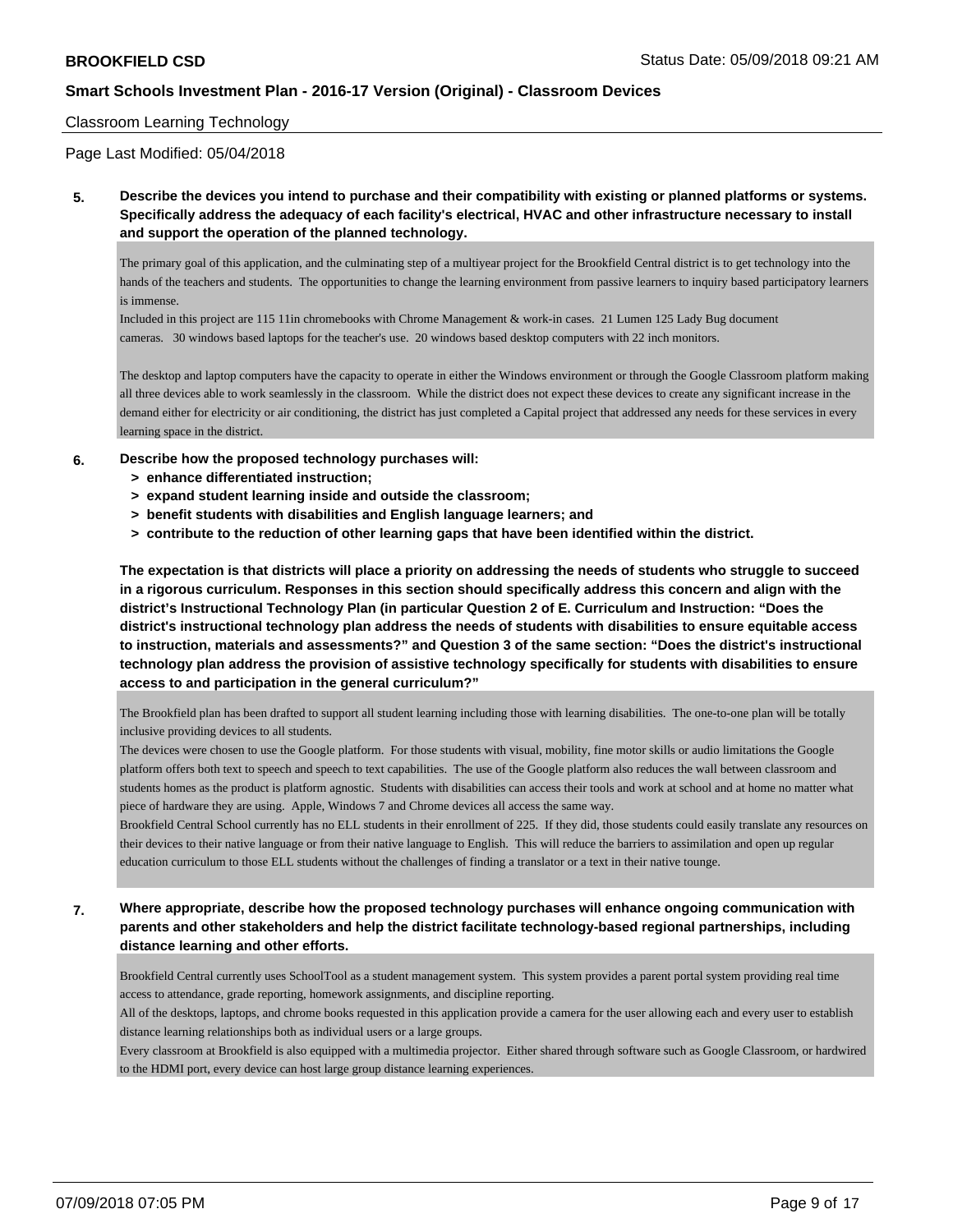#### Classroom Learning Technology

Page Last Modified: 05/04/2018

**8. Describe the district's plan to provide professional development to ensure that administrators, teachers and staff can employ the technology purchased to enhance instruction successfully.**

**Note: This response should be aligned and expanded upon in accordance with your district's response to Question 1 of F. Professional Development of your Instructional Technology Plan: "Please provide a summary of professional development offered to teachers and staff, for the time period covered by this plan, to support technology to enhance teaching and learning. Please include topics, audience and method of delivery within your summary."**

In anticipation to establishing the one-to-one initiative, Brookfield has offered numerous opportunities for technology professional development for their staff. In addition, Brookfield has been a member of Model Schools on a regional level participating in valuable professional development in conjunction with other regional districts.

Some of the programs that Brookfield staff have participated in are:

Google Apps for Education. This training has been offered on numerous occasions including summer sessions and Superintendent conference days. Google Classroom: This training has also been offered on numerous occasions including summer vacations, Model Schools, and Superintendent conference days. Additionally, the district encourages early adopters to serve as turn key trainers working individually with some of the later adopters.

Google Apps for Education and Google Classroom will continue to be offered to staff members every semester either in district or at regional sites through Model Schools. The goal is to have all the faculty fluent in Chrome Book instruction.

Teachers who have completed these staff development courses will serve as resources to the next generations with immediate and relevant support.

**9. Districts must contact the SUNY/CUNY teacher preparation program that supplies the largest number of the district's new teachers to request advice on innovative uses and best practices at the intersection of pedagogy and educational technology.**

By checking this box, you certify that you have contacted the SUNY/CUNY teacher preparation program that supplies the largest number of your new teachers to request advice on these issues.

#### **9a. Please enter the name of the SUNY or CUNY Institution that you contacted.**

SUNY Cortland

**9b. Enter the primary Institution phone number.**

(607) 753-2011

**9c. Enter the name of the contact person with whom you consulted and/or will be collaborating with on innovative uses of technology and best practices.**

Chris Widdall

**10. A district whose Smart Schools Investment Plan proposes the purchase of technology devices and other hardware must account for nonpublic schools in the district.**

#### **Are there nonpublic schools within your school district?**

Yes

 $\boxtimes$  No

**11.** Nonpublic Classroom Technology Loan Calculator

The Smart Schools Bond Act provides that any Classroom Learning Technology purchases made using Smart Schools funds shall be lent, upon request, to nonpublic schools in the district. However, no school district shall be required to loan technology in amounts greater than the total obtained and spent on technology pursuant to the Smart Schools Bond Act and the value of such loan may not exceed the total of \$250 multiplied by the nonpublic school enrollment in the base year at the time of enactment.

See: http://www.p12.nysed.gov/mgtserv/smart\_schools/docs/Smart\_Schools\_Bond\_Act\_Guidance\_04.27.15\_Final.pdf.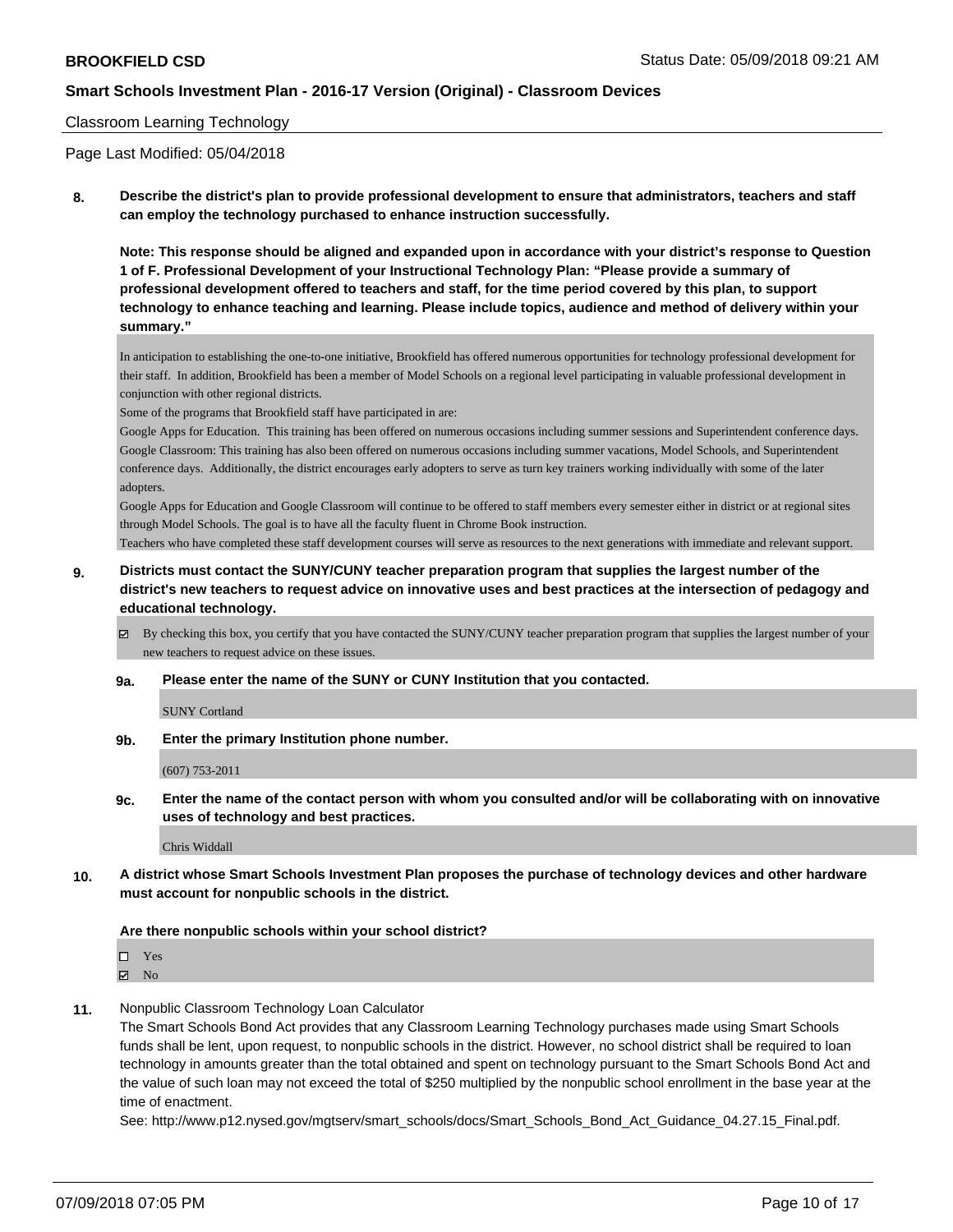Classroom Learning Technology

Page Last Modified: 05/04/2018

|                                       | 1. Classroom<br>Technology<br>Sub-allocation | 2. Public<br>l Enrollment<br>$(2014 - 15)$ | l 3. Nonpublic<br>l Enrollment<br>$(2014 - 15)$ | l 4. Sum of<br>Public and<br>l Nonpublic<br>Enrollment | 15. Total Per<br>Pupil Sub-<br>allocation | l 6. Total<br>Nonpublic Loan<br>l Amount                                                      |
|---------------------------------------|----------------------------------------------|--------------------------------------------|-------------------------------------------------|--------------------------------------------------------|-------------------------------------------|-----------------------------------------------------------------------------------------------|
| Calculated Nonpublic Loan<br>l Amount |                                              |                                            |                                                 |                                                        |                                           | (No Response)   (No Response)   (No Response)   (No Response)   (No Response)   (No Response) |

**12. To ensure the sustainability of technology purchases made with Smart Schools funds, districts must demonstrate a long-term plan to maintain and replace technology purchases supported by Smart Schools Bond Act funds. This sustainability plan shall demonstrate a district's capacity to support recurring costs of use that are ineligible for Smart Schools Bond Act funding such as device maintenance, technical support, Internet and wireless fees, maintenance of hotspots, staff professional development, building maintenance and the replacement of incidental items. Further, such a sustainability plan shall include a long-term plan for the replacement of purchased devices and equipment at the end of their useful life with other funding sources.**

By checking this box, you certify that the district has a sustainability plan as described above.

**13. Districts must ensure that devices purchased with Smart Schools Bond funds will be distributed, prepared for use, maintained and supported appropriately. Districts must maintain detailed device inventories in accordance with generally accepted accounting principles.**

By checking this box, you certify that the district has a distribution and inventory management plan and system in place.

**14.** If you are submitting an allocation for **Classroom Learning Technology** complete this table. **Note that the calculated Total at the bottom of the table must equal the Total allocation for this category that you entered in the SSIP Overview overall budget.**

|                          | Sub-Allocation |
|--------------------------|----------------|
| Interactive Whiteboards  | l 0            |
| Computer Servers         | l 0            |
| <b>Desktop Computers</b> | 9,500          |
| <b>Laptop Computers</b>  | 59,160         |
| <b>Tablet Computers</b>  | l 0            |
| <b>Other Costs</b>       | 13,850         |
| Totals:                  | 82,510         |

**15. Please detail the type, quantity, per unit cost and total cost of the eligible items under each sub-category. This is especially important for any expenditures listed under the "Other" category. All expenditures must be capital-bond eligible to be reimbursed through the SSBA. If you have any questions, please contact us directly through smartschools@nysed.gov.**

**Please specify in the "Item to be Purchased" field which specific expenditures and items are planned to meet the district's nonpublic loan requirement, if applicable.**

**NOTE: Wireless Access Points that will be loaned/purchased for nonpublic schools should ONLY be included in this category, not under School Connectivity, where public school districts would list them.**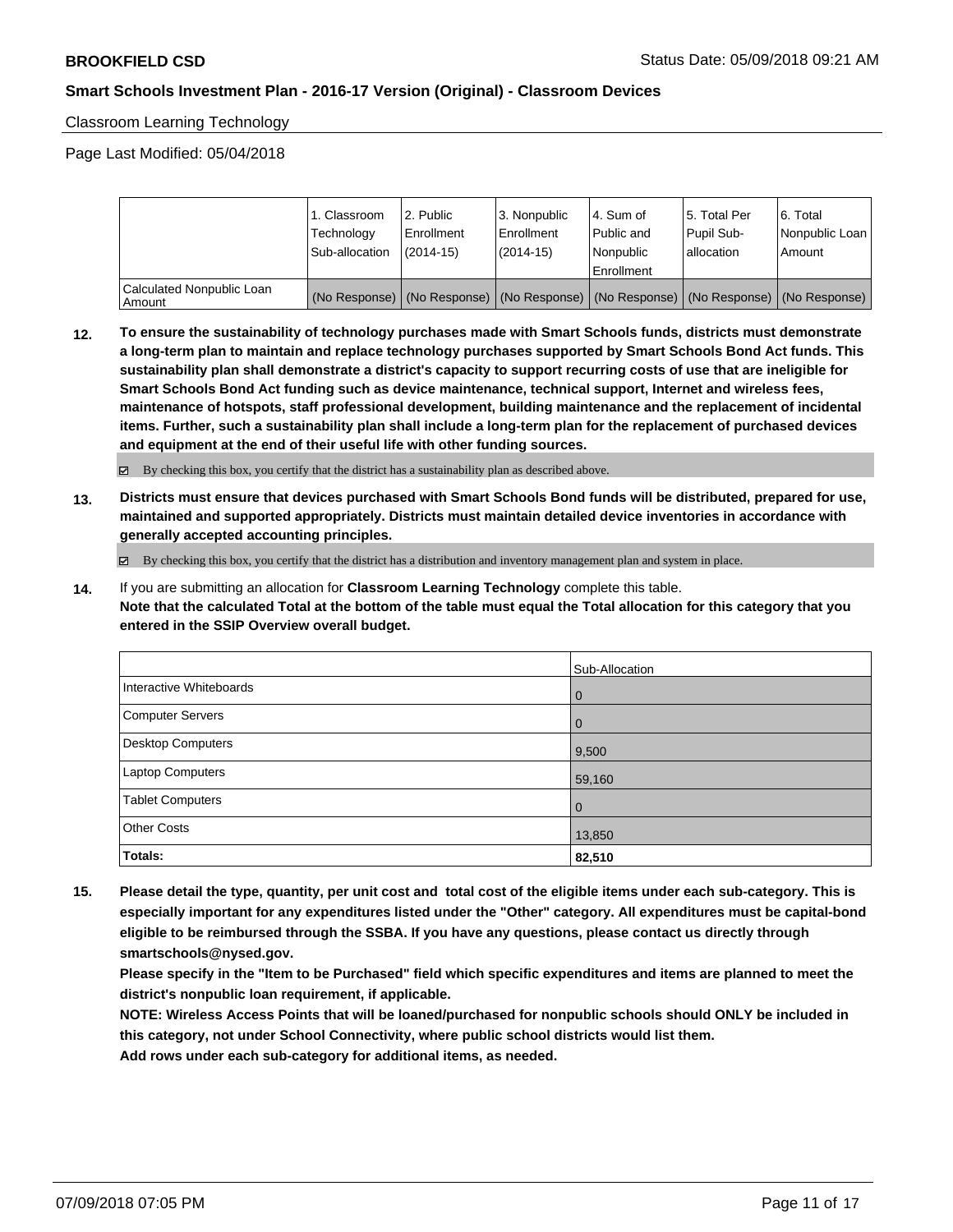# Classroom Learning Technology

Page Last Modified: 05/04/2018

| Select the allowable expenditure<br>type.<br>Repeat to add another item under<br>each type. | Iltem to be Purchased              | Quantity | Cost per Item | <b>Total Cost</b> |
|---------------------------------------------------------------------------------------------|------------------------------------|----------|---------------|-------------------|
| <b>Desktop Computers</b>                                                                    | HP Elite 800 G3 Desktop computer   | 20       | 475           | 9,500             |
| <b>Laptop Computers</b>                                                                     | Dell Chromebook 11 3180            | 115      | 300           | 34,500            |
| <b>Other Costs</b>                                                                          | Chromebook management license      | 115      | 25            | 2,875             |
| <b>Other Costs</b>                                                                          | Kensington Chromebook work in case | 115      | 25            | 2,875             |
| <b>Other Costs</b>                                                                          | HP E222 22 inch monitors           | 20       | 90            | 1,800             |
| <b>Other Costs</b>                                                                          | Ladybug Document camera            | 21       | 300           | 6,300             |
| <b>Laptop Computers</b>                                                                     | Dell Inspiron 5000 15 2 in 1       | 30       | 822           | 24,660            |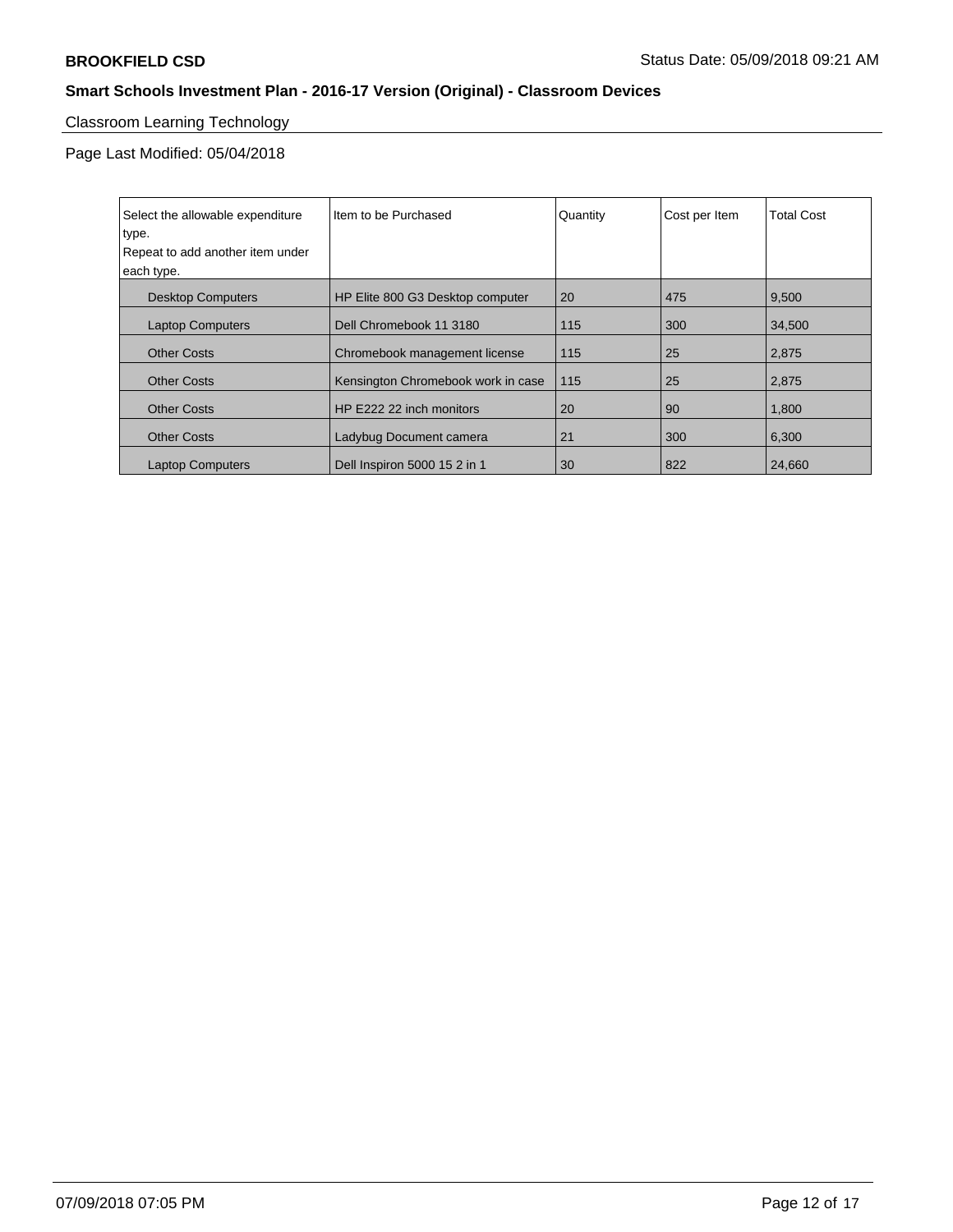#### Pre-Kindergarten Classrooms

Page Last Modified: 05/04/2018

**1. Provide information regarding how and where the district is currently serving pre-kindergarten students and justify the need for additional space with enrollment projections over 3 years.**

(No Response)

- **2. Describe the district's plan to construct, enhance or modernize education facilities to accommodate prekindergarten programs. Such plans must include:**
	- **Specific descriptions of what the district intends to do to each space;**
	- **An affirmation that pre-kindergarten classrooms will contain a minimum of 900 square feet per classroom;**
	- **The number of classrooms involved;**
	- **The approximate construction costs per classroom; and**
	- **Confirmation that the space is district-owned or has a long-term lease that exceeds the probable useful life of the improvements.**

(No Response)

**3. Smart Schools Bond Act funds may only be used for capital construction costs. Describe the type and amount of additional funds that will be required to support ineligible ongoing costs (e.g. instruction, supplies) associated with any additional pre-kindergarten classrooms that the district plans to add.**

(No Response)

**4. All plans and specifications for the erection, repair, enlargement or remodeling of school buildings in any public school district in the State must be reviewed and approved by the Commissioner. Districts that plan capital projects using their Smart Schools Bond Act funds will undergo a Preliminary Review Process by the Office of Facilities Planning.**

**Please indicate on a separate row each project number given to you by the Office of Facilities Planning.**

| <b>Project Number</b> |  |
|-----------------------|--|
| (No Response)         |  |

**5.** If you have made an allocation for **Pre-Kindergarten Classrooms,** complete this table.

**Note that the calculated Total at the bottom of the table must equal the Total allocation for this category that you entered in the SSIP Overview overall budget.**

|                                          | Sub-Allocation |
|------------------------------------------|----------------|
| Construct Pre-K Classrooms               | (No Response)  |
| Enhance/Modernize Educational Facilities | (No Response)  |
| Other Costs                              | (No Response)  |
| Totals:                                  | 0              |

**6. Please detail the type, quantity, per unit cost and total cost of the eligible items under each sub-category. This is especially important for any expenditures listed under the "Other" category. All expenditures must be capital-bond eligible to be reimbursed through the SSBA. If you have any questions, please contact us directly through smartschools@nysed.gov.**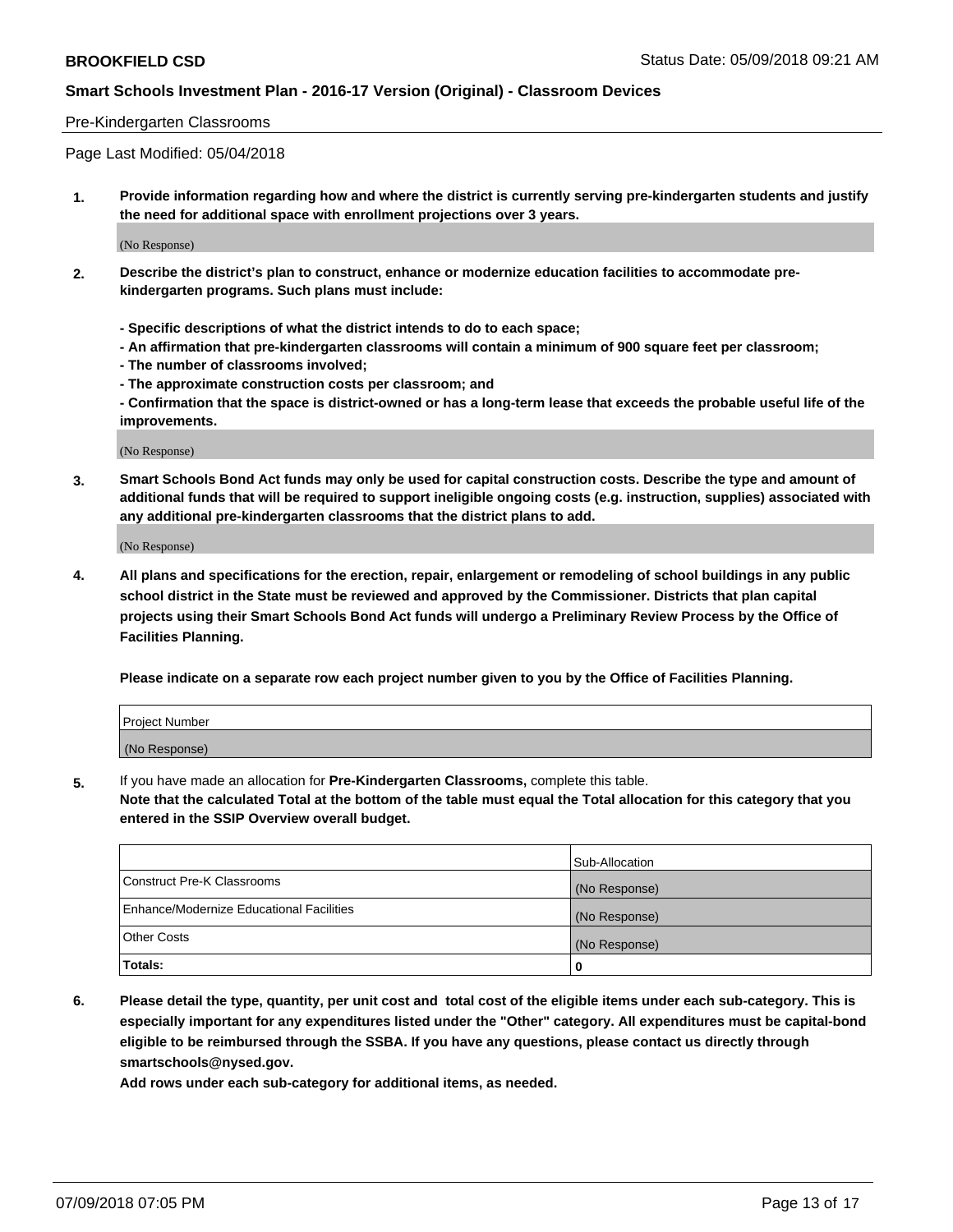# Pre-Kindergarten Classrooms

Page Last Modified: 05/04/2018

| Select the allowable expenditure | Item to be purchased | Quantity      | Cost per Item | <b>Total Cost</b> |
|----------------------------------|----------------------|---------------|---------------|-------------------|
| type.                            |                      |               |               |                   |
| Repeat to add another item under |                      |               |               |                   |
| each type.                       |                      |               |               |                   |
| (No Response)                    | (No Response)        | (No Response) | (No Response) | (No Response)     |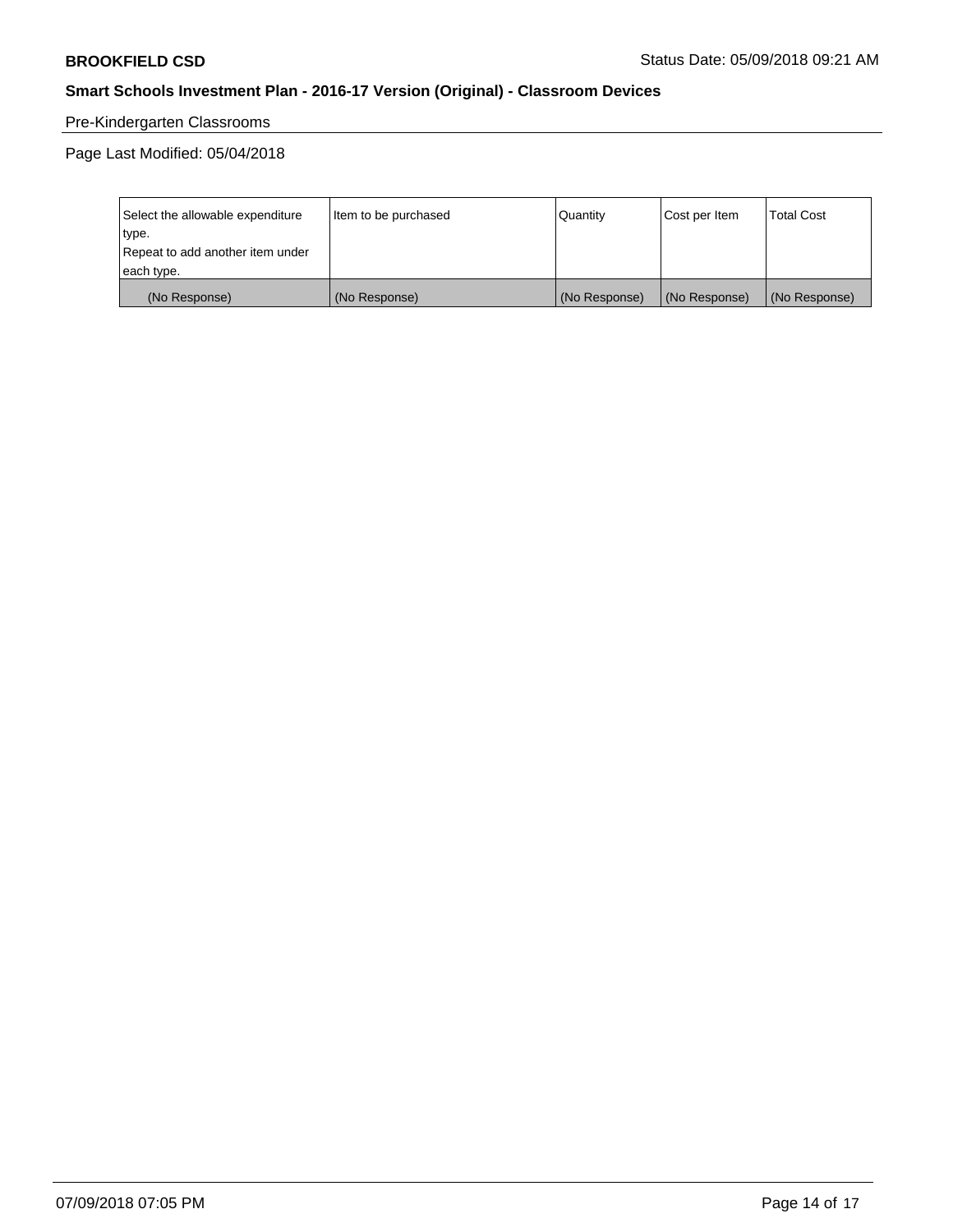#### Replace Transportable Classrooms

Page Last Modified: 05/04/2018

**1. Describe the district's plan to construct, enhance or modernize education facilities to provide high-quality instructional space by replacing transportable classrooms.**

(No Response)

**2. All plans and specifications for the erection, repair, enlargement or remodeling of school buildings in any public school district in the State must be reviewed and approved by the Commissioner. Districts that plan capital projects using their Smart Schools Bond Act funds will undergo a Preliminary Review Process by the Office of Facilities Planning.**

**Please indicate on a separate row each project number given to you by the Office of Facilities Planning.**

| <b>Project Number</b> |  |
|-----------------------|--|
| (No Response)         |  |
|                       |  |

**3. For large projects that seek to blend Smart Schools Bond Act dollars with other funds, please note that Smart Schools Bond Act funds can be allocated on a pro rata basis depending on the number of new classrooms built that directly replace transportable classroom units.**

**If a district seeks to blend Smart Schools Bond Act dollars with other funds describe below what other funds are being used and what portion of the money will be Smart Schools Bond Act funds.**

(No Response)

**4.** If you have made an allocation for **Replace Transportable Classrooms**, complete this table. **Note that the calculated Total at the bottom of the table must equal the Total allocation for this category that you entered in the SSIP Overview overall budget.**

|                                                | Sub-Allocation |
|------------------------------------------------|----------------|
| Construct New Instructional Space              | (No Response)  |
| Enhance/Modernize Existing Instructional Space | (No Response)  |
| Other Costs                                    | (No Response)  |
| Totals:                                        | 0              |

**5. Please detail the type, quantity, per unit cost and total cost of the eligible items under each sub-category. This is especially important for any expenditures listed under the "Other" category. All expenditures must be capital-bond eligible to be reimbursed through the SSBA. If you have any questions, please contact us directly through smartschools@nysed.gov.**

| Select the allowable expenditure | Item to be purchased | Quantity      | Cost per Item | <b>Total Cost</b> |
|----------------------------------|----------------------|---------------|---------------|-------------------|
| type.                            |                      |               |               |                   |
| Repeat to add another item under |                      |               |               |                   |
| each type.                       |                      |               |               |                   |
| (No Response)                    | (No Response)        | (No Response) | (No Response) | (No Response)     |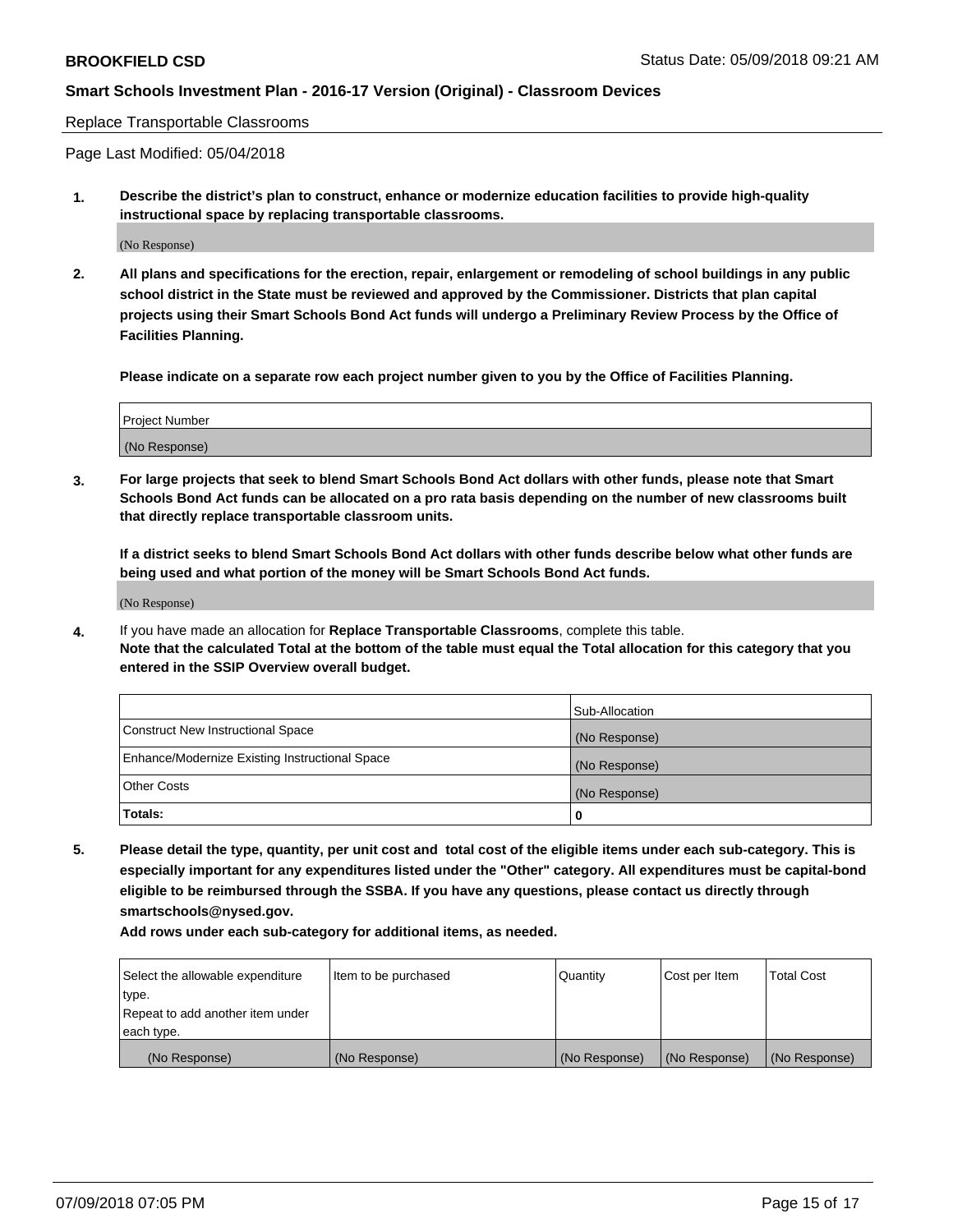#### High-Tech Security Features

Page Last Modified: 05/04/2018

**1. Describe how you intend to use Smart Schools Bond Act funds to install high-tech security features in school buildings and on school campuses.**

(No Response)

**2. All plans and specifications for the erection, repair, enlargement or remodeling of school buildings in any public school district in the State must be reviewed and approved by the Commissioner. Districts that plan capital projects using their Smart Schools Bond Act funds will undergo a Preliminary Review Process by the Office of Facilities Planning.** 

**Please indicate on a separate row each project number given to you by the Office of Facilities Planning.**

| <b>Project Number</b> |  |  |
|-----------------------|--|--|
|                       |  |  |
| (No Response)         |  |  |

- **3. Was your project deemed eligible for streamlined Review?**
	- Yes  $\square$  No
- **4. Include the name and license number of the architect or engineer of record.**

| Name          | License Number |
|---------------|----------------|
| (No Response) | (No Response)  |

**5.** If you have made an allocation for **High-Tech Security Features**, complete this table. **Note that the calculated Total at the bottom of the table must equal the Total allocation for this category that you entered in the SSIP Overview overall budget.**

|                                                      | Sub-Allocation |
|------------------------------------------------------|----------------|
| Capital-Intensive Security Project (Standard Review) | (No Response)  |
| <b>Electronic Security System</b>                    | (No Response)  |
| <b>Entry Control System</b>                          | (No Response)  |
| Approved Door Hardening Project                      | (No Response)  |
| <b>Other Costs</b>                                   | (No Response)  |
| Totals:                                              | 0              |

**6. Please detail the type, quantity, per unit cost and total cost of the eligible items under each sub-category. This is especially important for any expenditures listed under the "Other" category. All expenditures must be capital-bond eligible to be reimbursed through the SSBA. If you have any questions, please contact us directly through smartschools@nysed.gov.**

| Select the allowable expenditure | Item to be purchased | Quantity      | Cost per Item | <b>Total Cost</b> |
|----------------------------------|----------------------|---------------|---------------|-------------------|
| type.                            |                      |               |               |                   |
| Repeat to add another item under |                      |               |               |                   |
| each type.                       |                      |               |               |                   |
| (No Response)                    | (No Response)        | (No Response) | (No Response) | (No Response)     |